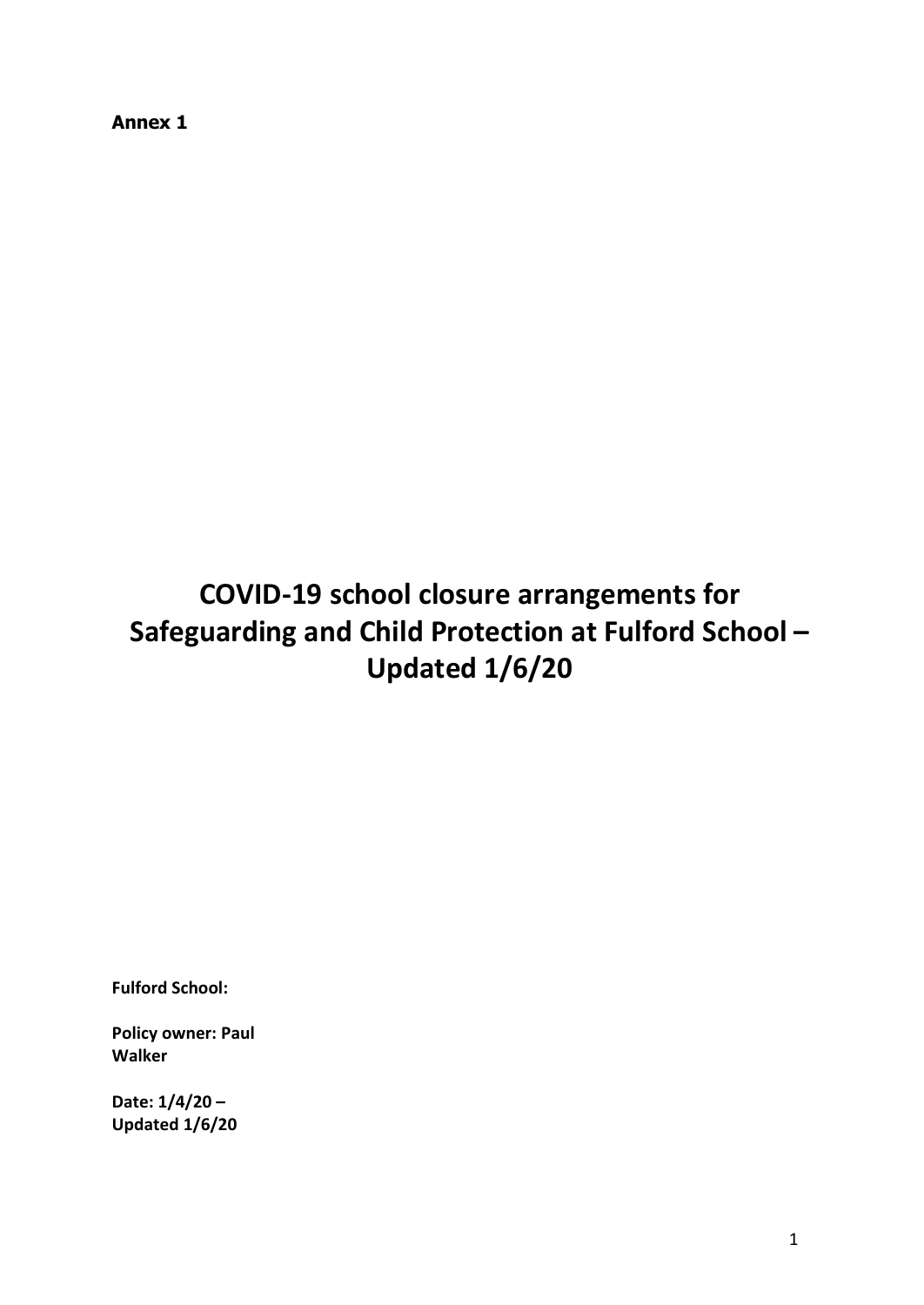#### **Context**

From the 20<sup>th</sup> March 2020 parents were asked to keep their children at home, wherever possible, and for schools to remain open only for those children of workers critical to the COVID-19 response - who absolutely need to attend.

Schools and all childcare providers were asked to provide care for a limited number of children - children who are vulnerable, and children whose parents are critical to the COVID-19 response and cannot be safely cared for at home.

This addendum of the Fulford School Safeguarding, and Child Protection policy contains details of our individual safeguarding arrangements in the following areas:

| 3. |  |
|----|--|
| 4. |  |
| 5. |  |
| 6. |  |
| 7. |  |
| 8. |  |
|    |  |
|    |  |
|    |  |
|    |  |
|    |  |
|    |  |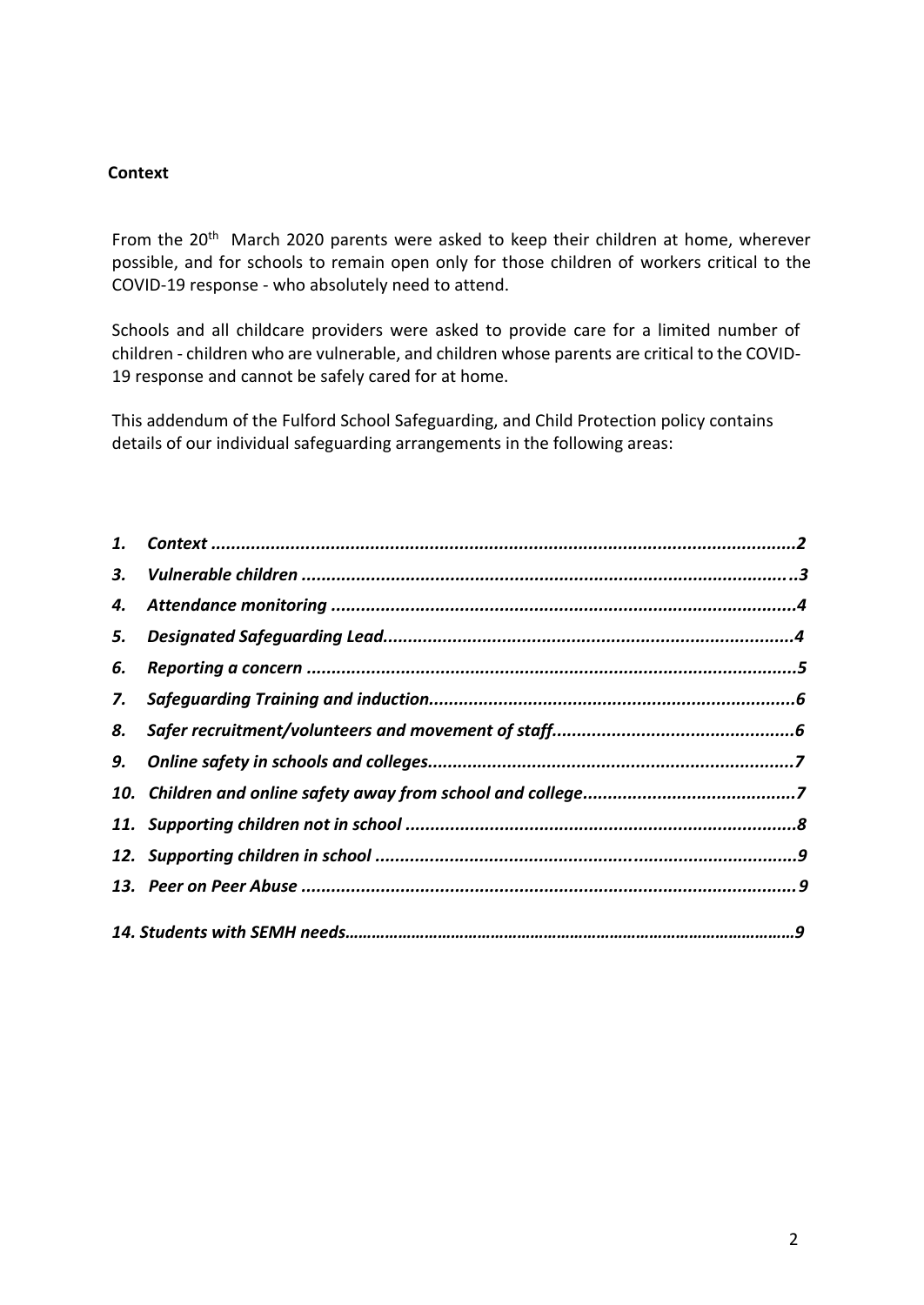#### **Key contacts**

| <b>Name</b>             | <b>Role</b>                                   | <b>Telephone</b> | <b>Email</b>                 |
|-------------------------|-----------------------------------------------|------------------|------------------------------|
| <b>Paul Walker</b>      | <b>Designated</b><br><b>Safeguarding Lead</b> | 07792319556      | walkerp@fulford.york.sch.uk  |
| <b>Ashleigh Stewart</b> | <b>Deputy DSL</b>                             | 07526486814      | stewarta@fulford.york.sch.uk |
| <b>Steve Lewis</b>      | Headteacher                                   | 07815825129      | lewisst@fulford.york.sch.uk  |
| <b>Steve Smith</b>      | <b>Chair of</b><br><b>Governors</b>           |                  | ssgov@fulford.york.sch.uk    |
| Lorna Savage            | <b>SYMAT CEO</b>                              |                  | Is@fulford.york.sch.uk       |

**Other Useful Contacts:**

**Sue Dougherty – School Wellbeing Worker Anna Mehta – SENCO Jo Daly – School Medical Lead Amanda Stuart – 6 th Form Safeguarding Lead Russell Harris – Deputy Head Teacher**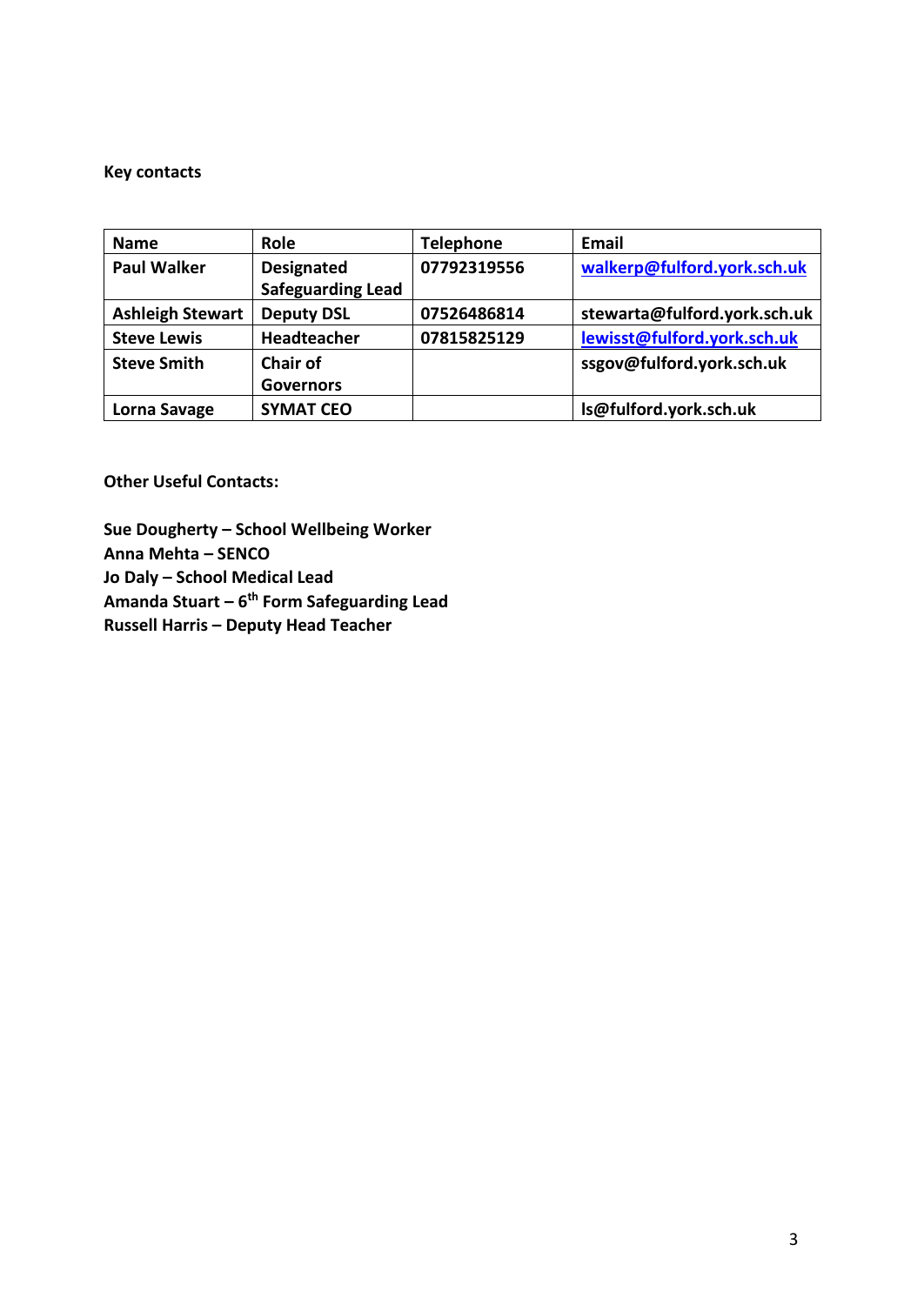#### **Vulnerable children**

Vulnerable children include those who have a social worker and those children and young people up to the age of 25 with education, health and care (EHC) plans.

Those who have a social worker include children who have a Child Protection Plan and those who are looked after by the Local Authority. A child may also be deemed to be vulnerable if they have been assessed as being in need or otherwise meet the definition in section 17 of the Children Act 1989.

Those with an EHC plan have been risk-assessed in consultation with the Local Authority and parents, to decide whether they need to continue to be offered a school place in order to meet their needs, or whether they can safely have their needs met at home. Many children and young people with EHC plans can safely remain at home. Parents have been encouraged to send their child to school.

Eligibility for free school meals in and of itself should not be the determining factor in assessing vulnerability.

Fulford School will continue to work with and support children's social workers to help protect vulnerable children. This includes working with and supporting children's social workers and the local authority virtual school head for looked-after and previously lookedafter children. The lead staff on this will be: Anna Mehta and Paul Walker

There is an expectation that vulnerable children who have a social worker are offered a clear plan to attend school, so long as they do not have underlying health conditions that put them at risk. In circumstances where a parent does not want to bring their child to an education setting, and their child is considered vulnerable, the social worker and Fulford School will explore the reasons for this directly with the parent.

Where parents are concerned about the risk of the child contracting COVID19, Fulford School or the social worker will talk through these anxieties with the parent/carer following the advice set out by Public Health England.

Fulford School will encourage and support our vulnerable children and young people to engage with school remotely if a decision has been reached not to attend school.

# **Attendance monitoring**

Local authorities and education settings from 15 June need to complete their usual day-today attendance processes. Fulford School will know from parents and a clear rota, which children are due to attend. Fulford School will follow up on non-attendance of those students who have indicated they will be in school but have not attended on their specific day. This follow up will be for safeguarding and pastoral reasons not to question attendance. All absence will be authorised and specific codes used as directed by DfE guidance.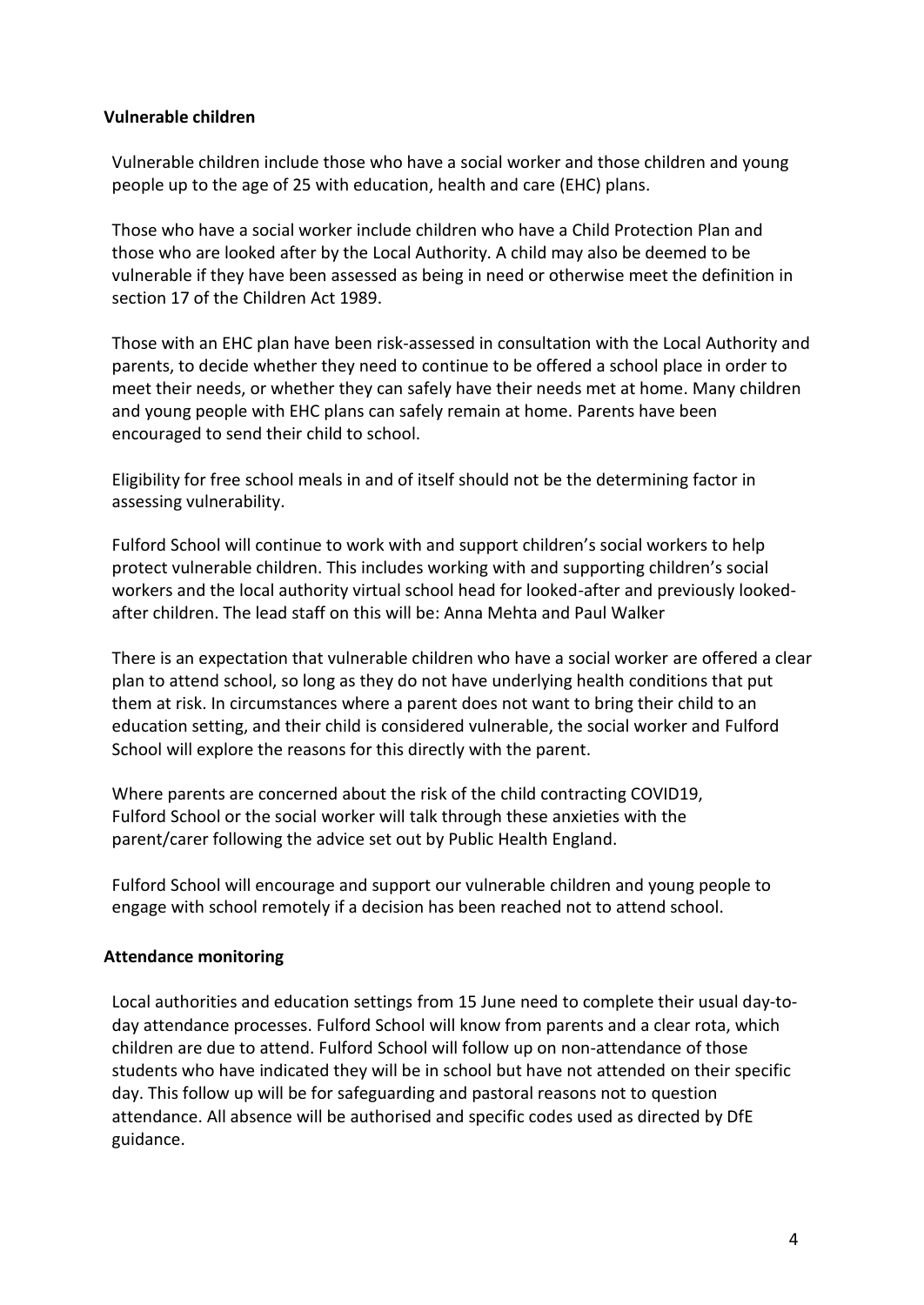Fulford School and social workers will agree with parents/carers whether children in need should be attending school – We have a clear list of students who are planning to attend in our vulnerable and EXCP list - will follow up on any pupil that we were expecting to attend, who does not. We will also follow up with any parent or carer who has arranged care for their child(ren) and the child(ren) subsequently do not attend.

To support the above, Fulford School will, when communicating with parents and carers, confirm emergency contact numbers are correct and ask for any additional emergency contact numbers where they are available.

In all circumstances where a vulnerable child does not take up their place at school, or discontinues, Fulford School will notify their social worker.

# **Designated Safeguarding Lead**

Fulford School has a Designated Safeguarding Lead (DSL) and a team of Deputy DSLs. There will be number of school days where one of those staff is not available on site. Where this is the case a trained DSL (or deputy) will be available to be contacted via phone or online video - for example when working from home.

From the 15 June, there will always be a DSL or Deputy DSL in school. Two members of SLT will also be present on site. In addition to the above, a senior leader will assume responsibility for coordinating safeguarding on site should it become necessary.

Fulford School recognises staff may need to update or access to child protection online management system, CPOMS. Remote systems are set up for this. Staff may also need to liaise with the offsite DSL (or deputy) and as required liaise with children's social workers where they require access to children in need and/or to carry out statutory assessments at the school or college.

It is important that all Fulford School staff and volunteers have access to a trained DSL (or deputy). On each day, staff on site will be made aware of that person is and how to get in contact with them.

The DSL or Deputy DSL will continue to engage with social workers, and attend all multiagency meetings, which can be done remotely.

# **Reporting a concern**

Where staff have a concern about a child, they should continue to follow the process outlined in the school Safeguarding Policy, this includes making a report via CPOMS, which can be done remotely.

In the unlikely event that a member of staff cannot access their CPOMS from home, they should email the Designated Safeguarding Lead, Deputy DSL or Headteacher. This will ensure that the concern is received.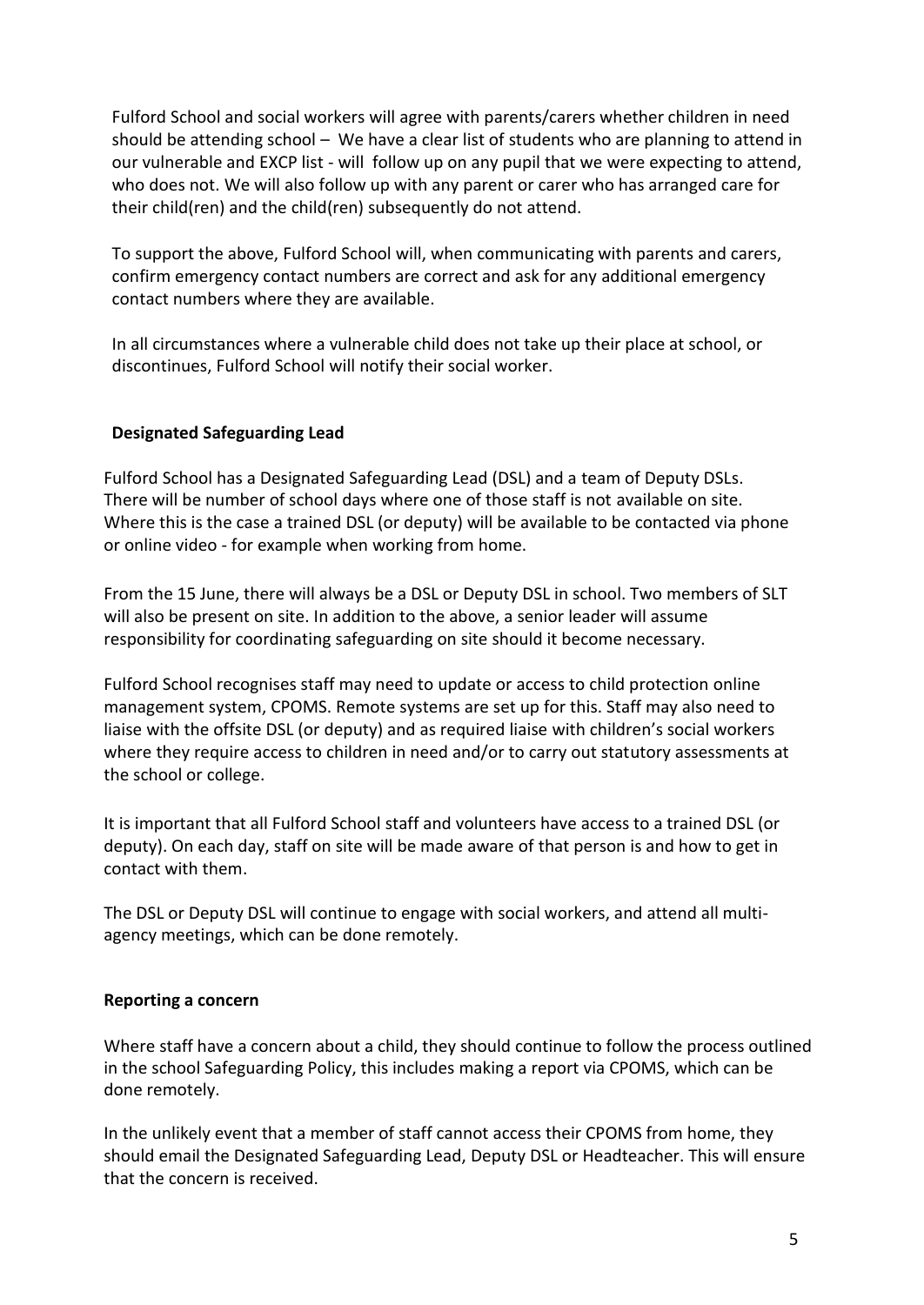Staff are reminded of the need to report any concern immediately and without delay.

Where staff are concerned about an adult working with children in the school, they should report the concern to the DSL or Headteacher immediately. If there is a requirement to make a notification to the headteacher whilst away from school, this should be done verbally by telephone and followed up with an email to the headteacher.

Concerns around the Headteacher should be directed to the Chair of Governors: Mr Steve Smith.

# **Safeguarding Training and induction**

We are up to date with our DSL training. It is very unlikely that further training will take place whilst there remains a threat of the COVID 19 virus.

For the period COVID-19 measures are in place, a DSL (or deputy) who has been trained will continue to be classed as a trained DSL (or deputy) even if they miss their refresher training, this is in line with DfE guidance.

All existing school staff have had safeguarding training and have read part 1 of Keeping Children Safe in Education (2019). The DSL should communicate with staff any new local arrangements, so they know what to do if they are worried about a child.

Where new staff are recruited, or new volunteers enter Fulford School, they will continue to be provided with a safeguarding induction by the DSL.

In the event that staff are deployed from another education or children's workforce setting to work in Fulford school, we will take into account the DfE supplementary guidance on safeguarding children during the COVID-19 pandemic and will accept portability as long as the current employer confirms in writing that:-

- the individual has been subject to an enhanced DBS and children's barred list check
- there are no known concerns about the individual's suitability to work with children
- there is no ongoing disciplinary investigation relating to that individual

For movement within the Trust, schools should seek assurance from the Multi-Academy Trust (MAT) HR Manager that the member of staff has received appropriate safeguarding training.

Upon arrival, they will be given a copy of the receiving setting's child protection policy, confirmation of local processes and confirmation of DSL arrangements.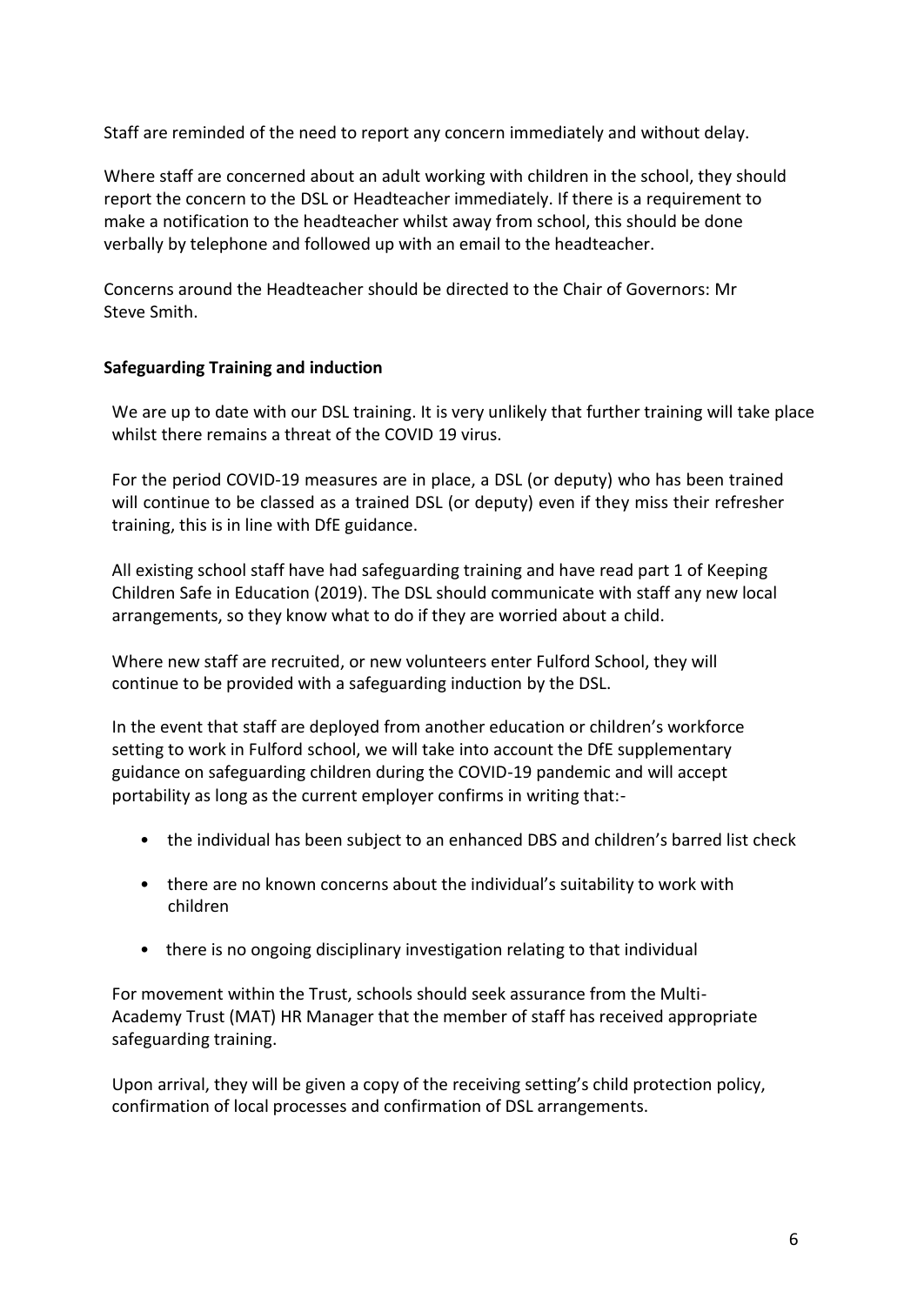#### **Safer recruitment/volunteers and movement of staff**

It remains essential that people who are unsuitable are not allowed to enter the children's workforce or gain access to children. When recruiting new staff, Fulford School will continue to follow the relevant safer recruitment processes for their setting, including, as appropriate, relevant sections in part 3 of Keeping Children Safe in Education (2019) (KCSIE)

In response to COVID-19, the Disclosure and Barring Service (DBS) has made changes to its guidance on standard and enhanced DBS ID checking to minimise the need for face-to-face contact.

We will look to avoid the use of volunteers where possible, however, if Fulford school had to (due to extreme circumstance) utilise volunteers, we will continue to follow the checking and risk assessment process as set out in paragraphs 167 to 172 of KCSIE. Under no circumstances will a volunteer who has not been checked be left unsupervised or allowed to work in regulated activity.

Fulford School will continue to follow the legal duty to refer to the DBS anyone who has harmed or poses a risk of harm to a child or vulnerable adult. Full details can be found at paragraph 163 of KCSIE.

Fulford School will continue to consider and make referrals to the Teaching Regulation Agency (TRA) as per paragraph 166 of KCSIE and the TRA's 'Teacher misconduct advice for making a referral.

Whilst acknowledging the challenge of the current National emergency, it is essential from a safeguarding perspective that any school is aware, on any given day, which staff/volunteers will be in the school or college, and that appropriate checks have been carried out, especially for anyone engaging in regulated activity. As such, Fulford School will continue to keep the single central record (SCR) up to date as outlined in paragraphs 148 to 156 in KCSIE.

#### **Online safety in school**

Fulford School will continue to provide a safe environment, including online. This includes the use of an online filtering system and Smoothwall Monitor.

Where students are using computers in school, appropriate supervision will be in place.

# **Children and online safety away from school**

It is important that all staff who interact with children, including online, continue to look out for signs a child may be at risk. Any such concerns should be dealt with as per the Child Protection Policy and where appropriate referrals should still be made to children's social care and as required, the police. This action would be taken by the DSL or Deputy DSL.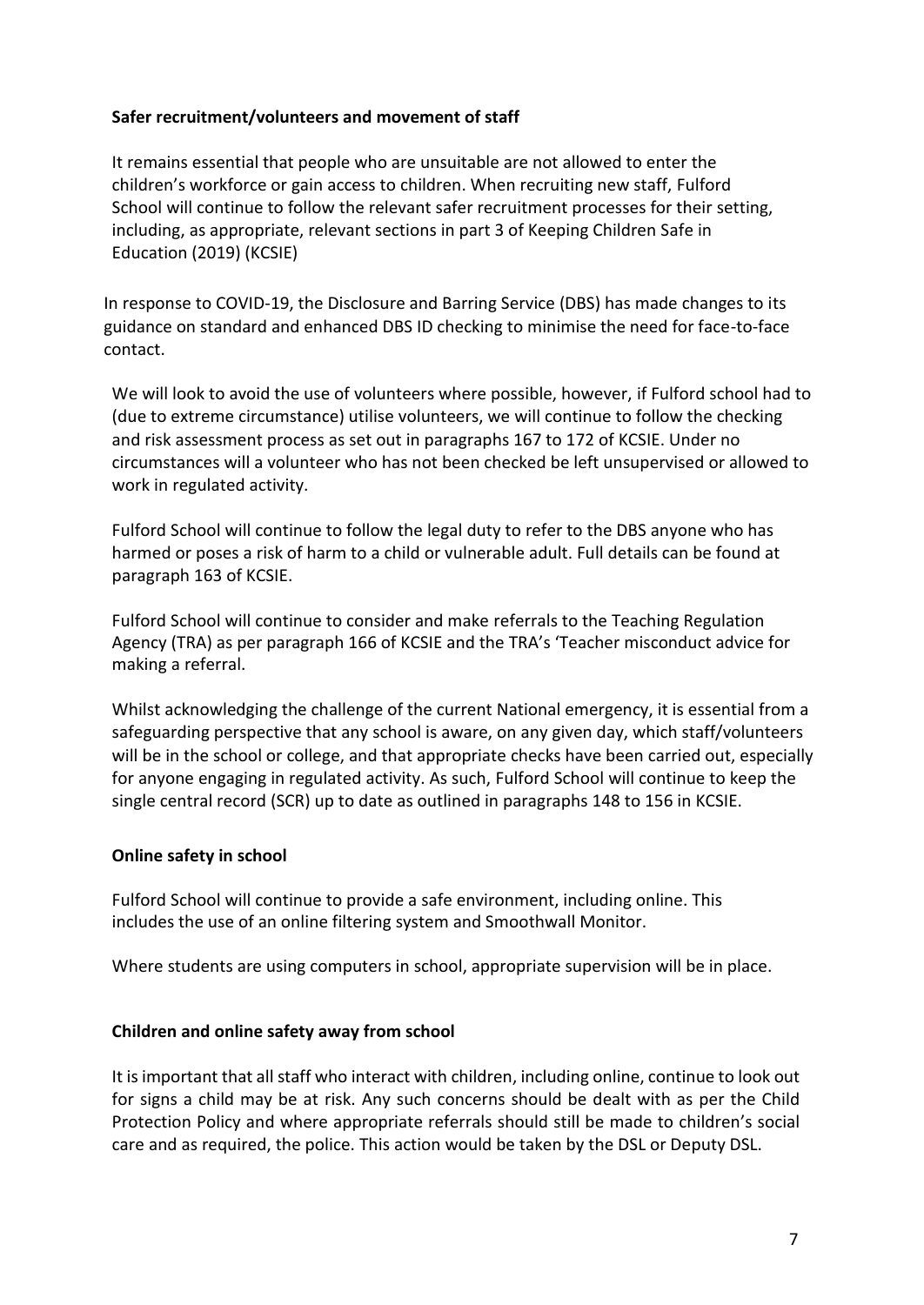Online teaching should follow the same principles as set out in the school code of conduct.

Fulford School will ensure any use of online learning tools and systems is in line with privacy and data protection/GDPR requirements.

From the 15 June Fulford School will be delivering live Zoom lessons to Yr 12 students.

The following safeguarding principles are at the core of the training and instructions which have been delivered to staff.

- Any prerecorded video materials should be recorded for groups of students and not individuals. Staff should avoid video footage of themselves in a video but if this is necessary; Staff must wear suitable clothing.
- Live sessions must be delivered to groups of students with a chaperone present. No 1:1 live lessons are permitted. A chaperone has been organsied to attend each session. The session cannot take place without the chaperone present.
- Any videos or live lessons should be conducted in appropriate areas (office spaces if possible), for example, not in bedrooms; and the background should be as plain as possible. Backgrounds must not contain anything which it is inappropriate for students to see.
- Copies of all videos should be kept so that if any issues were to arise, the video can be reviewed.
- Live lessons are not to be recorded.
- Videos should be kept to a reasonable length of time.
- Live lessons must take place within school hours and the allocated slots.
- Language must be professional and appropriate.
- Staff must only use platforms provided by Fulford School to communicate with pupils. Fulford School email and ClassCharts are our accepted platforms.
- Where telephone contact is necessary, this should always be made to the parents via telephone numbers held on SIMS.
- Staff should not use any form of social media or messaging apps to communicate with students.

A full guide has been provided to staff which contains all safeguarding information.

Parents have provided consent for their child to take part in online sessions. Alongside, this expectations have been shared with students around their conduct.

# **Supporting children not in school**

Fulford School is committed to ensuring the safety and wellbeing of all its Children and Young people. A specific rota of staff has been created to contact all students to check on wellbeing and offer any support necessary. These phonecalls are being made by trained staff with outcomes recorded centrally. Where staff have been unable to make contact with a family for an extended period of time (beyond 10 school days) – the DSL is informed and decisions made regarding further follow up or welfare checks.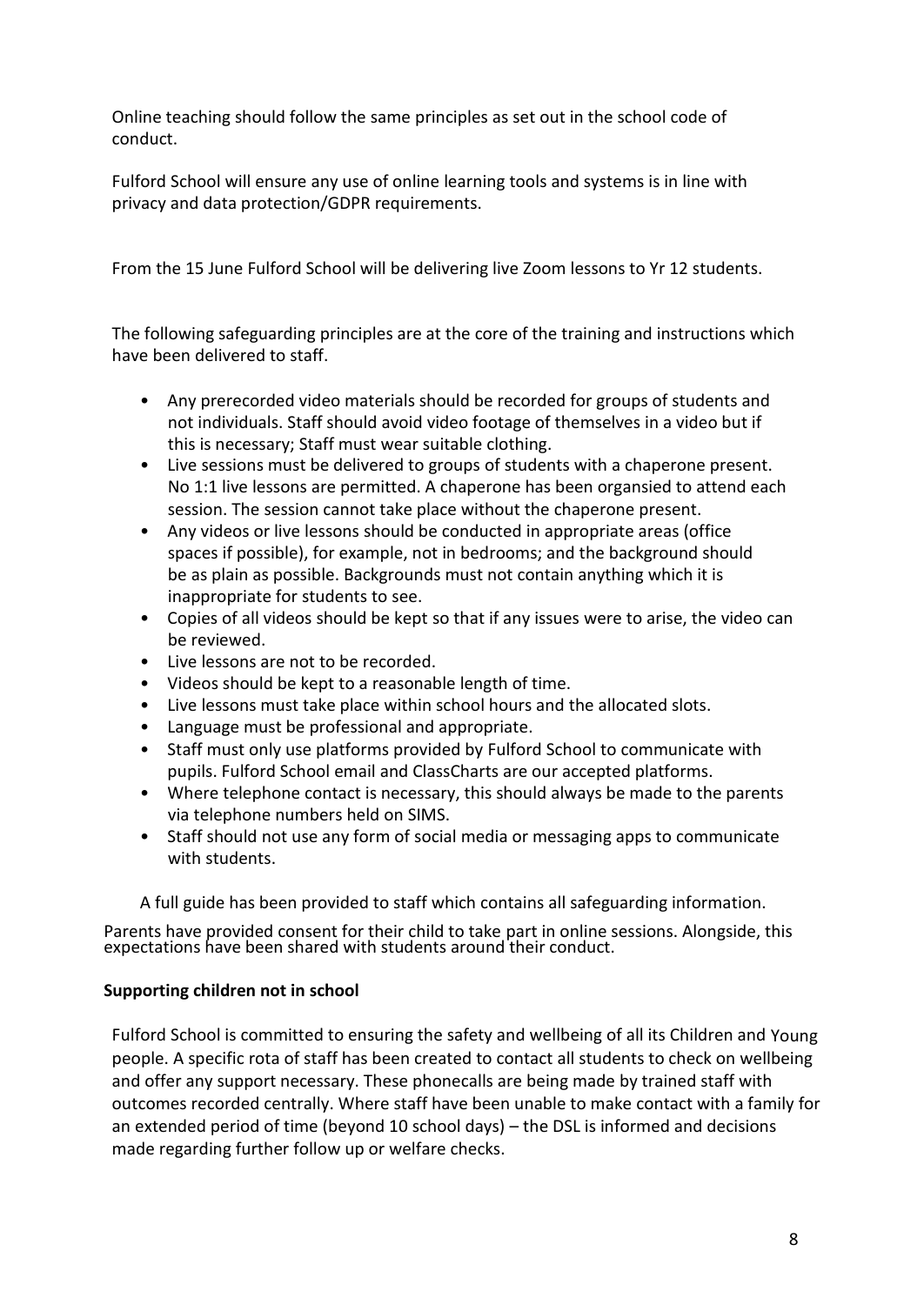Fulford School has committed to sending out a 'wellbeing questionnaire' – this is completed on a two weekly cycle by students. The results of this questionnaire are analysed by senior pastoral staff and further support implemented as necessary.

Where a child to be on the edge of social care support, or those who would normally receive pastoral-type support in school, they should ensure that a robust communication plan is in place for that child or young person. Details of this contact is to be recorded on CPOMS, as should a record of ongoing contact made.

The communication plans can include; remote contact, phone contact, door-step visits (only in the most extreme circumstances). Other individualised contact methods should be considered and recorded.

Fulford School and its pastoral staff will work closely with all stakeholders to maximise the effectiveness of any communication plan.

This plan must be reviewed regularly (at least once a fortnight) and where concerns arise, the DSL will consider any referrals as appropriate.

The school will share safeguarding messages on its website and social media pages Fulford School recognises that school is a protective factor for children and young people, and the current circumstances, can affect the mental health of pupils and their parents/carers. Teachers at Fulford School need to be aware of this in setting expectations of pupils' work where they are at home.

Fulford School will ensure that where we care for children of critical workers and vulnerable children on site, we ensure appropriate support is in place for them. This will be bespoke to each child and recorded on CPOMS where necessary.

# **Supporting children in school**

Fulford School is committed to ensuring the safety and wellbeing of all its students.

It is important to acknowledge that concerns may become more evident as students return to school. Staff have been asked to be extra vigilant and are aware that there is the potential for an increase in the level of need amongst students and / or potential disclosures. A full rota of pastoral staff have been created to ensure that support is available in school on a daily basis including specialist SEMH staff and a team of Deputy DSL's

Fulford School will continue to be a safe space for all children to attend and flourish. The Headteacher will ensure that appropriate staff are on site and staff to pupil ratio numbers are appropriate, to maximise safety.

Fulford School have created a robust and well thought out plan in line with Government guidance for education and childcare settings on how to implement social distancing and continue to follow the advice from Public Health England on measures to limit the risk of spread of COVID19. This detailed plan including a full risk assessment has been shared with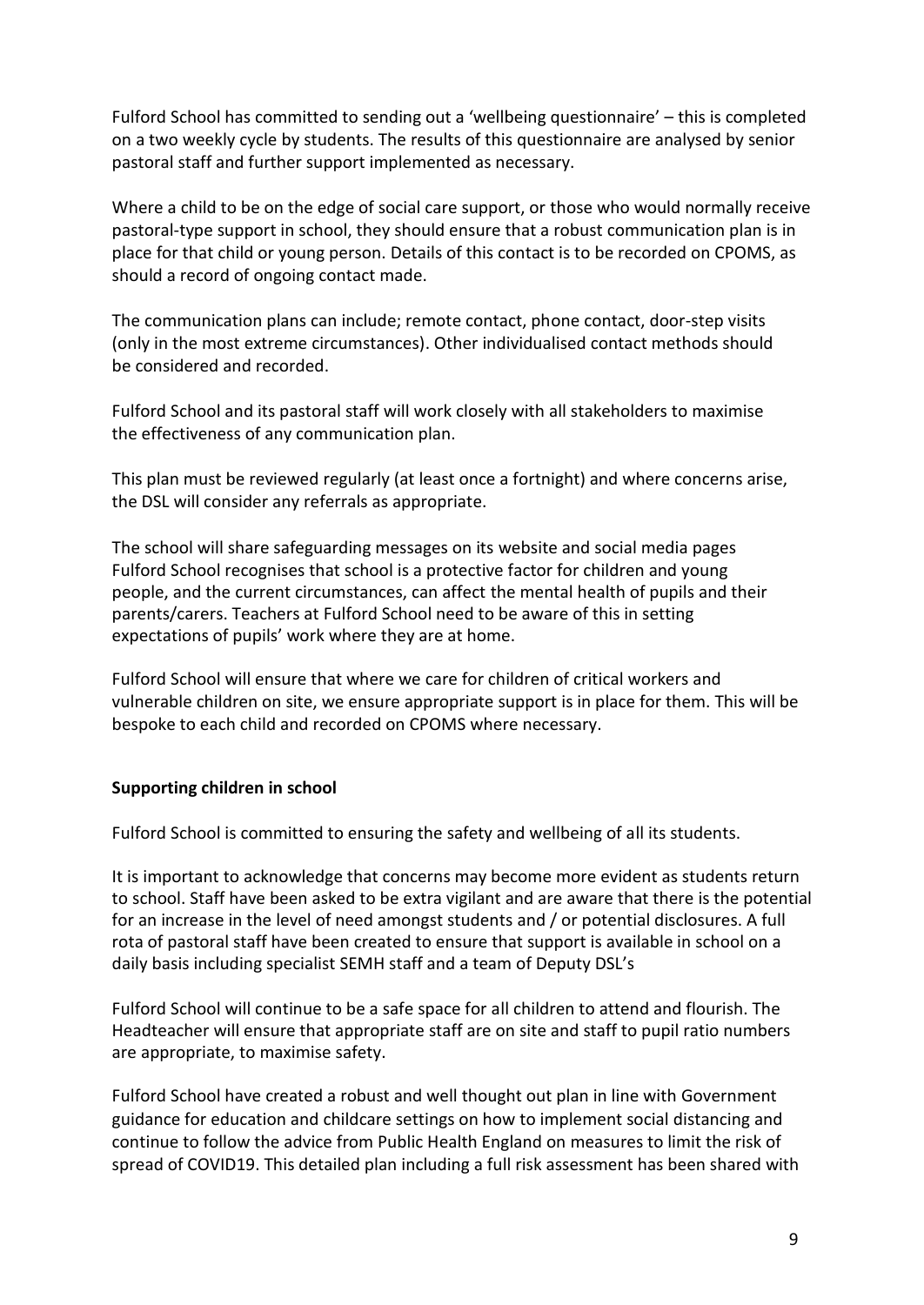staff and is available a separate document. Student safety is at the core of this plan and every decision made ahead of Year 10 and 12 students returning to school

Fulford School will ensure that where we care for children of critical workers and vulnerable children on site, we ensure appropriate support is in place for them. This will be bespoke to each child and recorded on CPOMS.

Where Fulford School has concerns about the impact of staff absence, such as our Designated Safeguarding Lead or first aiders, the Headteacher will take steps to address these concerns.

#### **Peer on Peer Abuse**

Fulford School recognises that during the closure a revised process may be required for managing any report of such abuse and supporting victims**.**

Where a school receives a report of peer on peer abuse, they will follow the principles as set out in part 5 of KCSIE and of those outlined within of the Child Protection Policy.

The school will listen and work with the young person, parents/carers and any multi- agency partner required to ensure the safety and security of that young person.

Concerns and actions must be recorded on CPOMS and appropriate referrals made.

### **Students with Social Emotional and Mental Health needs**

Fulford School recognises that during the closure period students may continue to suffer from ongoing or new and emerging issues around their social, emotional mental health. Students who had existing concerns have been identified and are continuing to receive support remotely through email and telephone contact with parents. All contact is to be recorded on CPOMS and takes place through school email or parent telephone.

A central page on the school website which signposts parents and students to support has been created, the details of which have been distributed. This contains the relevant details for reporting new concerns to enable support to be offered in school.

Parents and students have been provided with the details of relevant crisis organisations.

Alongside this students have been provided with contact details for ongoing support which is available via a variety of platforms including Kooth.

Fulford School will continue to work with students, parents/carers and any multi- agency partner required to ensure the safety and ongoing support for an identified young person requiring SEMH support.

These concerns may become more evident as students return to school. Staff have been asked to be extra vigilant and are aware that there is the potential for an increase in the